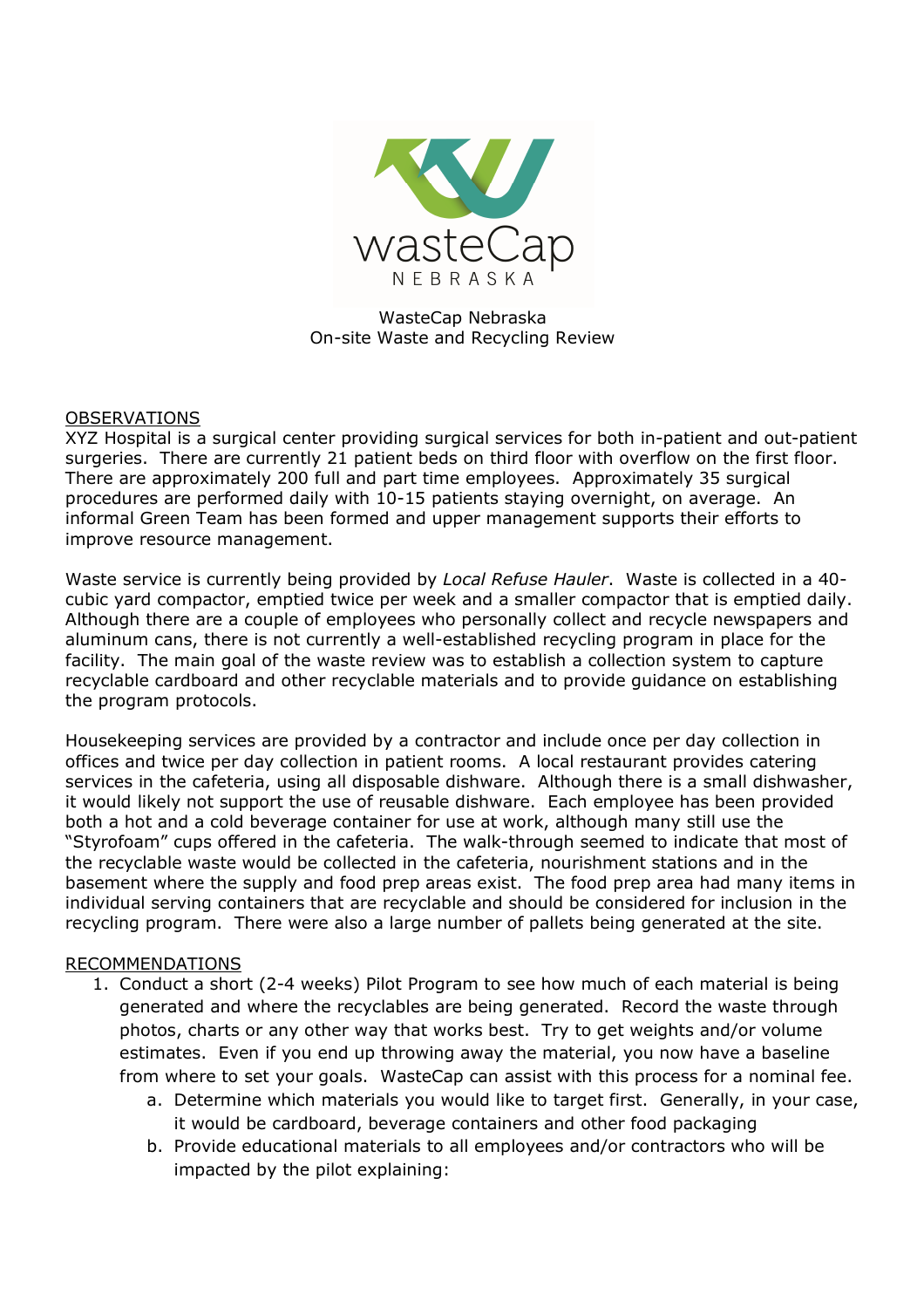- i. the goals of the pilot,
- ii. where to recycle,
- iii. how to recycle (i.e. flatten all boxes)
- iv. Which materials can be combined or need to be separated
- c. Choose container sizes, colors and shapes that will be utilized for colleting each type of material. It was noted that a large number of containers in the cafeteria could be used for collecting recyclables if they are well labeled and placed nest to well-labeled trash containers.
- d. Develop consistent and clear signage for all collection containers. Include both pictures and text. Printing signage in color has been shown to increase participation and reduce contamination of recyclables.
- e. Make sure to always have a trash container located near any recycling containers to reduce the risk of contaminating recyclables with food waste or other trash.
- 2. Review waste hauling bills to determine costs per cubic yard and potential savings, include in your baseline assessment.
	- a. Once a program is established, you may be able to save money by reducing the frequency of pick-ups or container sizes
	- b. If you are generating a large enough volume of materials, there may also be payment for the materials
- 3. Contact Recycling companies that offer co-mingled recycling services (all in one container). Let them know the results of your pilot program and volumes of materials anticipated for recycling. They may want to visit to see where and how many containers should be placed at the building.
- 4. Develop a formalized, cross-functional **Green Team** to assist with the pilot project and future program planning. This team should include a representative from all departments including purchasing, maintenance, management, nursing and others.
	- a. WasteCap can offer Green Team planning and training services at a nominal fee.
	- b. Attend WasteCap Nebraska's bi-monthly Green Team Roundtables to learn from other organizations how to be successful with your waste reduction and recycling efforts as well as see first-hand how other businesses are Getting Green Done!
- 5. Participate in WasteCap Nebraska's *Strive Toward Sustainability* program, a training and recognition program for organizations' sustainable business achievements.
- 6. Contact WasteCap Nebraska (402-436-2384) for assistance with any of the above recommendations. With over 20-years in the waste and recycling industry, WasteCap can help make your program development a smooth transition and a successful program.